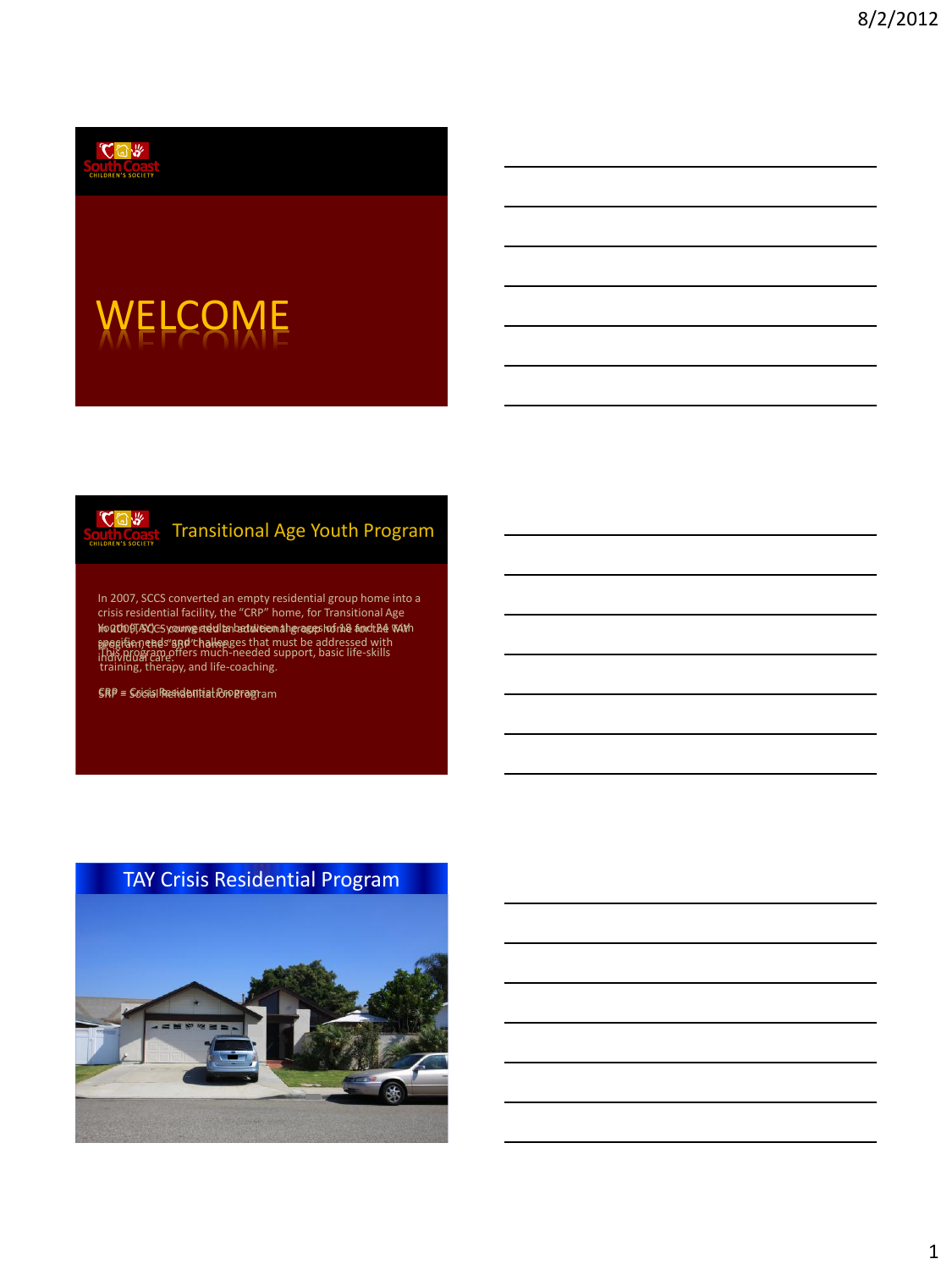

![](_page_1_Figure_2.jpeg)

TAY Crisis Residential Program

![](_page_1_Picture_4.jpeg)

![](_page_1_Picture_5.jpeg)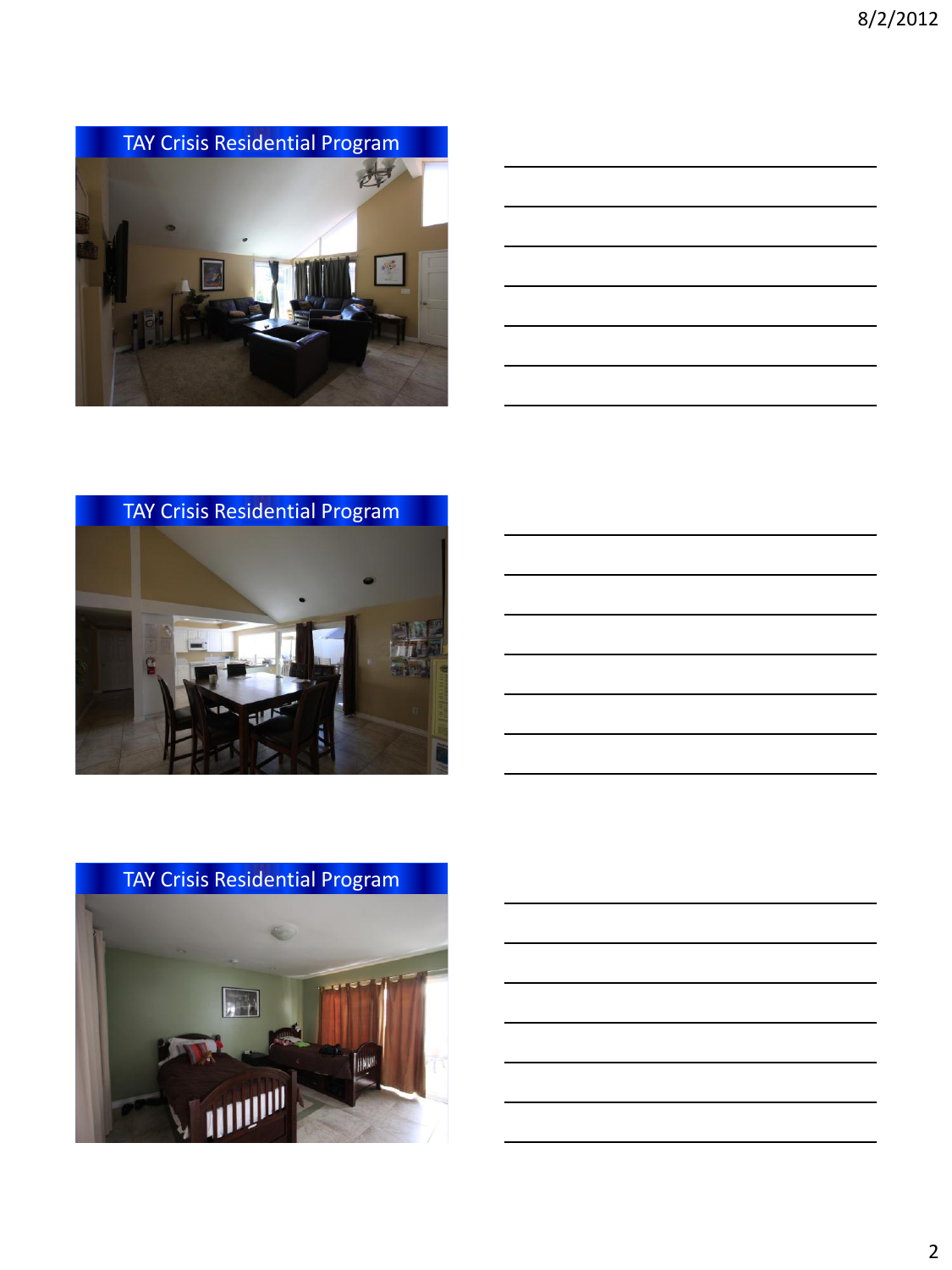TAY Crisis Residential Program

![](_page_2_Picture_2.jpeg)

![](_page_2_Figure_3.jpeg)

![](_page_2_Picture_4.jpeg)

![](_page_2_Picture_5.jpeg)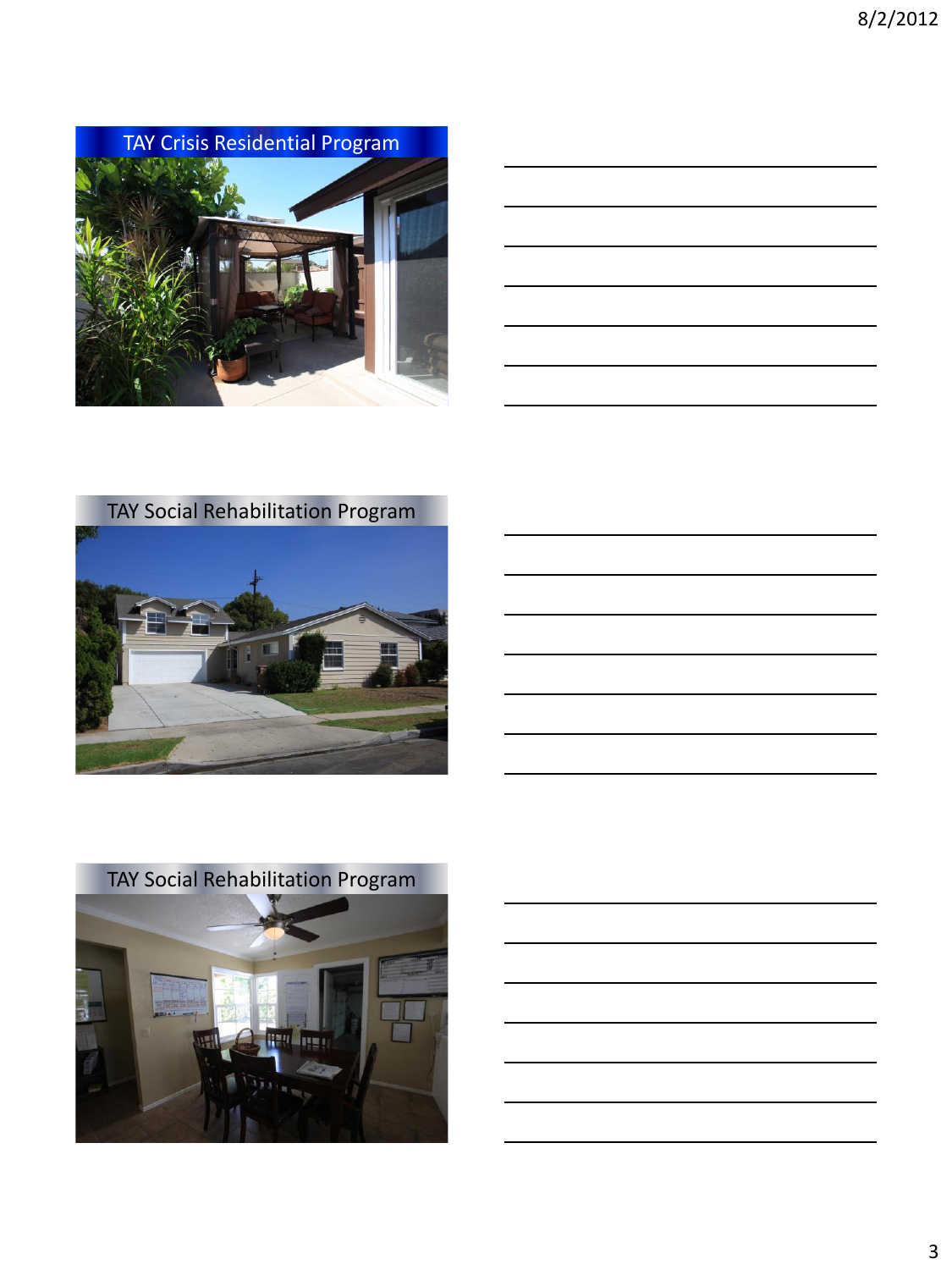TAY Social Rehabilitation Program

![](_page_3_Picture_2.jpeg)

![](_page_3_Figure_3.jpeg)

TAY Social Rehabilitation Program

![](_page_3_Picture_5.jpeg)

![](_page_3_Picture_6.jpeg)

### Crisis Residential Program

- CRP = Crisis Residential Program
- Two to six week stay
- Assisting participants from age 18 to 24 get through a mental health crisis (coming out of the hospital or preventing from going into the hospital)
- Intensive treatment facility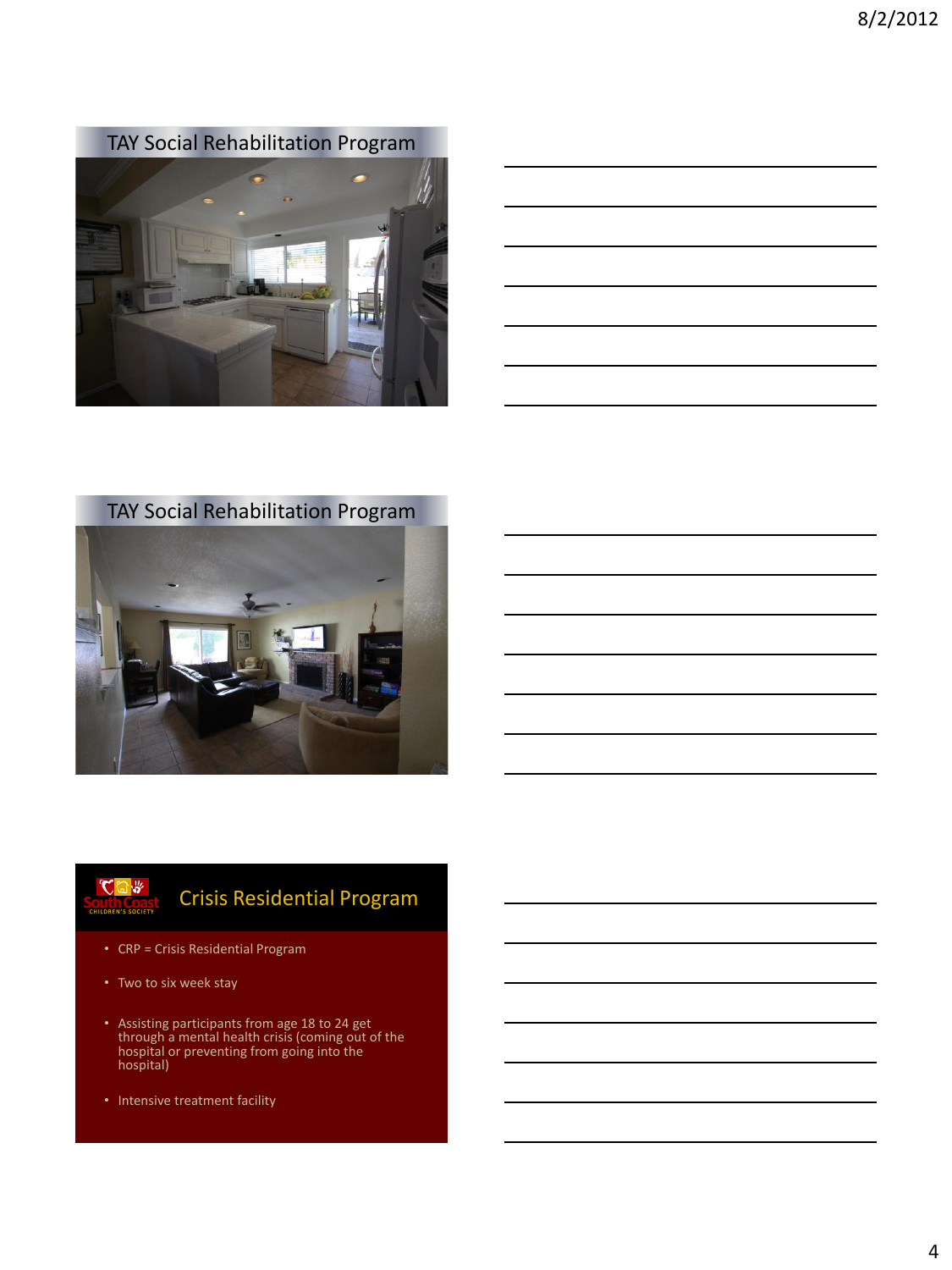# $C_1 \oplus R_2$

#### Crisis Residential Program Intensive Treatment Facility

- Participant meets with their assigned mental health therapist at least once a day
- Participant attends a mental health group, independent living skills group, and physical activity group daily
- Participants medications are monitored by our LVN
- Participants are linked to psychiatric services outside of the program

![](_page_4_Picture_7.jpeg)

#### Daily Life at the CRP

- Daily Goals Group
- Choosing Groups for the Day
- Assisting the participant with scheduling their outside appointments
- Meal Preparations
- Activities/ Independent Living Skills
- Evening preparation time/ planning for the following day

![](_page_4_Picture_15.jpeg)

### Social Rehabilitation Program

- SRP = Social Rehabilitation Program
- Two to Four month stay
- Provides stabilization of youth between the ages of 18-24 while the youth gain and implement independent living skills needed to make the transition into adulthood
- TAY are guided as to how to care for their mental heath needs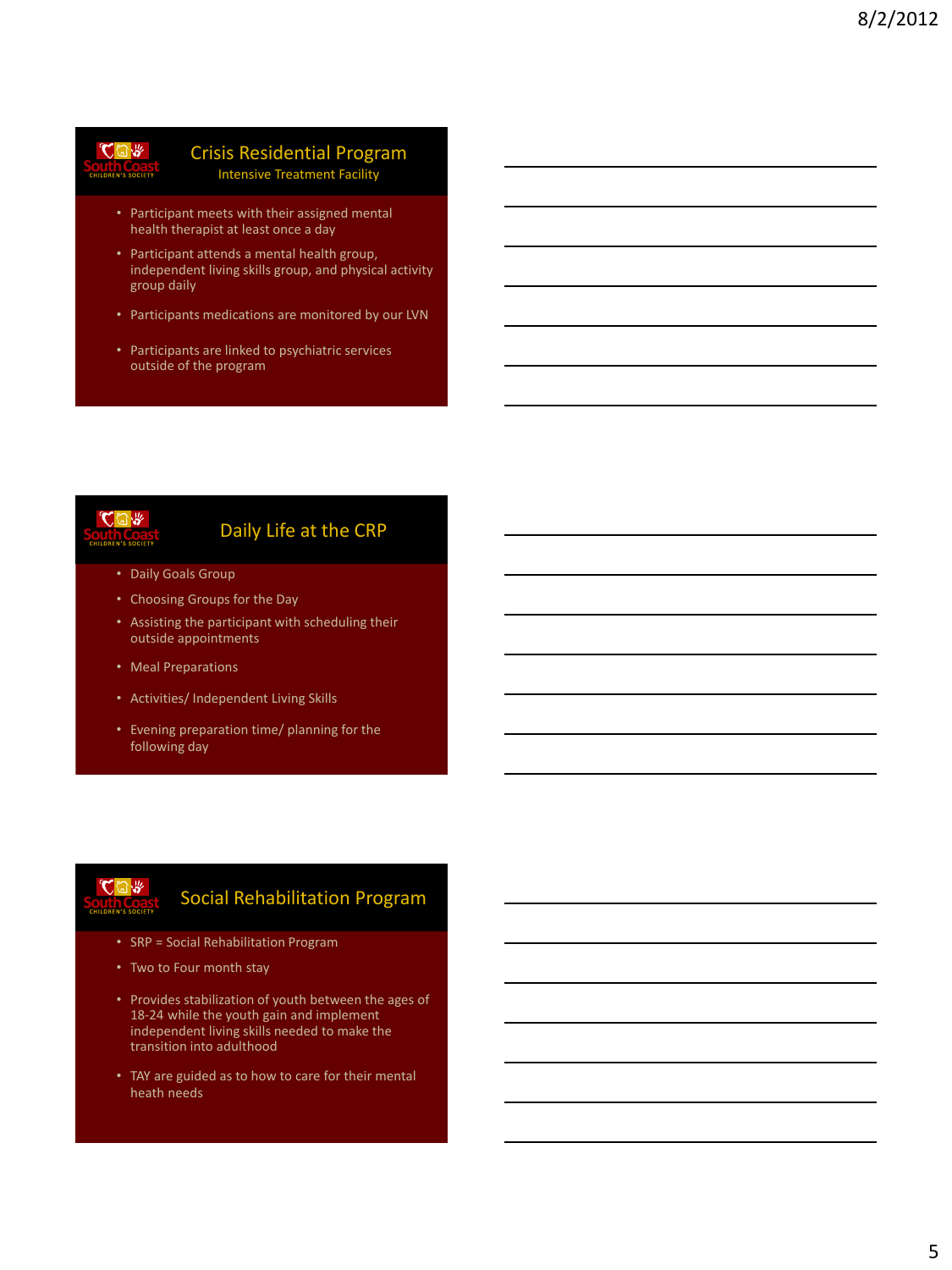## $C_1$

#### Social Rehabilitation Program **Treatment**

- Participant meets with their assigned therapist weekly
- Participant attends one mental heath group per week
- Participant attends two independent living skills group per week
- Medication management that assists the participant with being able to manage their medications on their own

![](_page_5_Picture_7.jpeg)

### Daily Life at SRP

- Daily goals set before they leave SRP for the day
- Participant signs themselves in and out of the program
- Participant is encouraged to participate in the community (school or work)
- Meal preparation/grocery shopping
- Evening preparation time/ planning for the following day

![](_page_5_Picture_14.jpeg)

#### Referral Process CRP/SRP

- Who refers
- Phone Assessments
- Director Interviews the prospective participant
- Prohibited Conditions
- Participant enters the home (CRP vs. SRP)